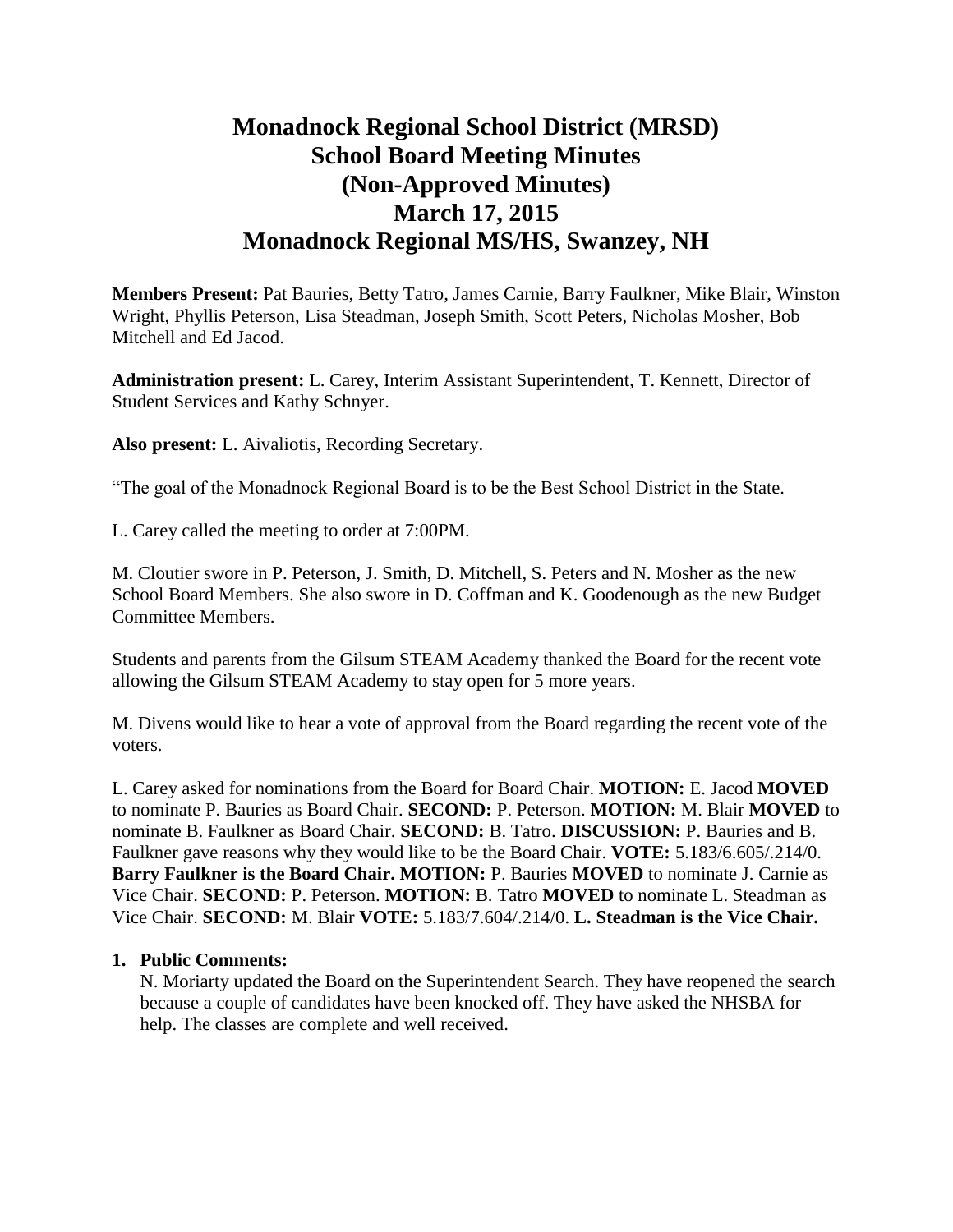#### **2. Consent Agenda:**

**MOTION:** E. Jacod **MOVED** to accept the March 3, 2015 School Board Meeting Minutes as presented. **SECOND:** P. Peterson **VOTE:** 7.473/0/5.528/0. **Motion passes.** 

**MOTION:** E. Jacod **MOVED** to accept the March 3, 2015, 9:12 PM School Board Non-Public Meeting Minutes as presented. **SECOND:** P. Peterson **VOTE:** 8.471/0/4.529/0. **Motion passes.** 

**MOTION:** P. Peterson **MOVED** to accept the March 3, 2015, 9:30 PM Non-Public Meeting Minutes as presented. **SECOND:** E. Jacod **VOTE:** 8.471/0/4.529/0. **Motion passes.**

**MOTION:** P. Peterson **MOVED** to accept the March 3, 2015, 9:45 PM Non-Public Meeting Minutes as presented. **SECOND:** E. Jacod **VOTE:** 8.471/0/4.529/0. **Motion passes.**

- **3. Student Government Report:** K. Skrocki the Vice President of the Student government informed the Board Coach Patnode and L. Kalloger have formed a Good Person Society to improve our school spirit. The Art Display presented by the Monadnock Rising Artists is on display at 135 Old Homestead. The Guys and Dolls presentation was great and well received. Three  $7<sup>th</sup>$  and  $8<sup>th</sup>$  graders won the Elks Club Drug Awareness Contest. Many of the seniors are applying to college and being accepted at very good schools.
- **4. BUSINESS MANAGER'S REPORT:** J. Fortson is not in attendance she is at a training conference.
- **5. ASSISTANT SUPERINTENDENT REPORT:** L. Carey informed the Board Kindergarten registration is open. She reported the March 10 Workshop went very well. B. Kuhn and H. Gigliello have spear headed the scheduling of the spring testing for the Middle and High School. The month of May is very busy with testing. She passed the MAP Testing results to the Board for review and if there are any questions to contact her. She did explain there is growth.

# **6. SUPERINTENDENT REPORT:**

**6a. Correspondence and Announcements:** K. Pfeifer is not in attendance but L. Carey will present his report. She passed out the proposed School Board Meeting schedule. She passed out the fund raiser calendar for the month of April. The Elm City Rotary will present each  $2<sup>nd</sup>$  grader with a pair of New Balance sneakers to encourage students to walk, run, jump, dance and move. ACES #93 has prepared a syllabus for the Dr. Seuss Week and it was passed out to the Board. L. Carey reported Mr. Brown's economics Class would like to take a field trip to SNU in Manchester, Mrs. Frazier's second grade class would like to take a field trip to the NE Aquarium. The ACES #93 Summer Program would like to take a few field trips this summer, Battleship Cove, Stone Zoo and Strawberry Bank. **MOTION:** M. Blair **MOVED** to accept the Demar/Elm City Rotary donation of sneakers for grade 2 in the District. **SECOND:** B. Tatro. **DISCUSSION:** B. Faulkner commented on the great program, well attended and respected marathon.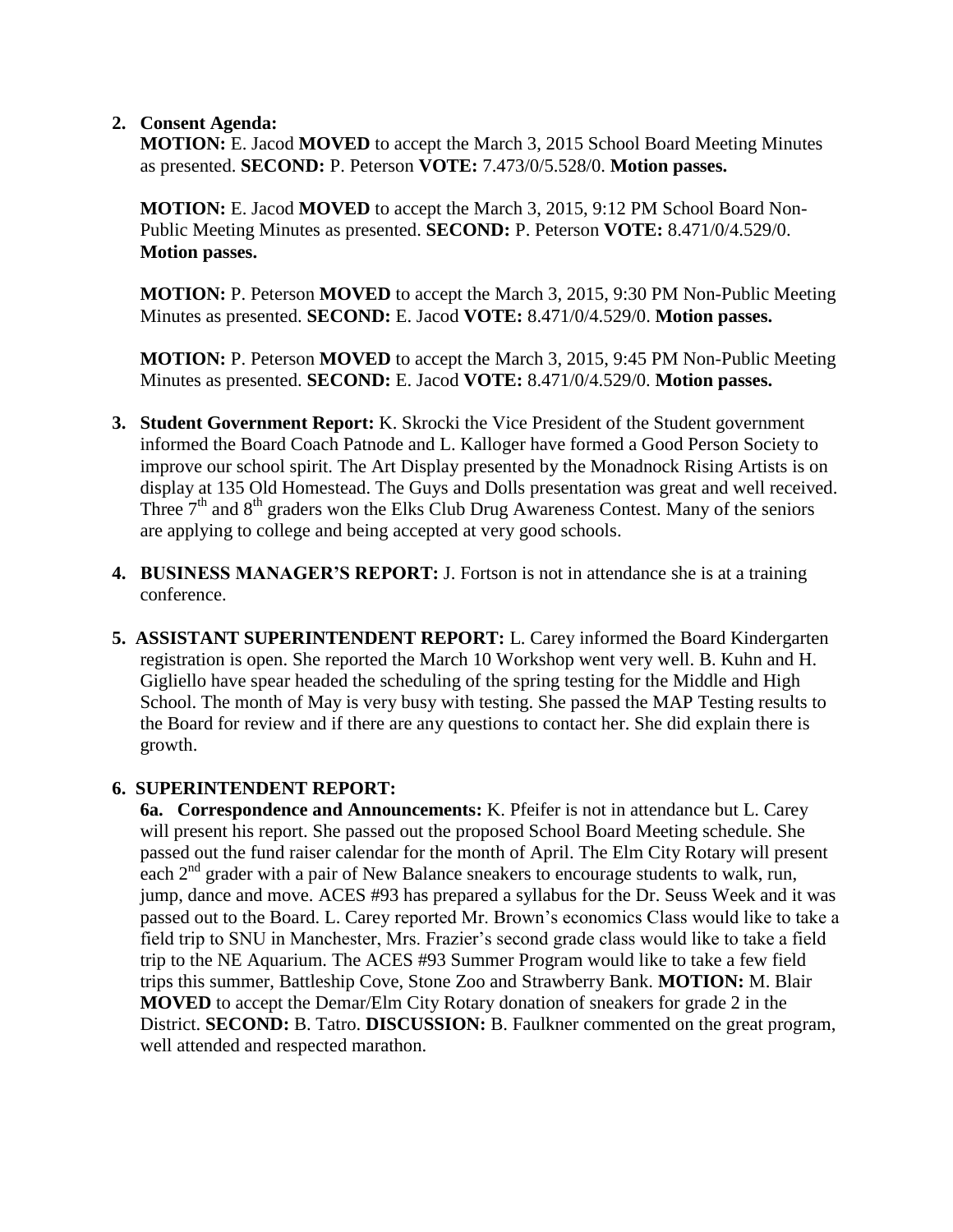**7. BOARD CHAIR REPORT:** B. Faulkner commented he was very encouraged by the vote last week. The articles were supported and approved. He would like to welcome the new members to the Board. He thanked P. Bauries for being gracious, supportive and helpful on the Board. He would like the Board to examine the goals, look at the committees and the reorganization. He is looking forward to a great year and thanked the Board for the vote.

## **8. SCHOOL BOARD COMMITTEE REPORTS:**

**8a. Education & Policy:** The committee has not met.

**8b. Finance/Facilities:** The committee has not met.

 **8c. Budget Committee:** B. Tatro reported the committee will be meeting on March 24, 2015.

**8d. Community Relations Committee:** The committee has not met.

 **8e. Sports Committee:** This committee has not met. M. Blair reported the Girl's Varsity Basketball Coach, Curt Dutilly has been named Coach of the Year.

**8f. AD Hoc Committee on the STEAM Academy:** P. Bauries reported the committee is still working on the Charter School application. The committee had a question and answer time with a member from the NHDOE on ways we want to pursue. We are the first in the State. Their lawyers are looking into this. K. Pfeifer and L. Carey have been helping with the process. We are moving quickly and promptly.

**8g. Cheshire Career Center:** There is no report from this committee.

### **9. Old Business:**

# **9a. Committee Procedures and Restructure:**

**\*Appointment of Committee Members:** B. Faulkner commented that the committees will facilitate the flow of decisions to the Board and work with the administration. The committees will not make the decisions for the Board. The committee is not a place to kill a proposal. The committee will be supportive and helpful. They will work best in groups of 3 or 4 and every School Board Member will be on at least one committee. He will combine the Facilities and Finance, Education and Technology and Policy will stand alone as well as Sports, Negotiations, CCC and Budget Committee. In order to have a quorum at every meeting all of the members will be alternates. He is also suggesting rotating membership in 6 months and to schedule the meetings at least once a month, on the same day, a Tuesday at a convenient time for the staff and Board. He would suggest between 4:30 – 6:00PM. The SAU will not be scheduled when there is a committee meeting scheduled. The agenda will be out 48 hours prior to the meeting and the minutes should be complete in a minimum of 5 days, they should be completed on Monday. B. Faulkner passed out the committee assignments to the Board. **MOTION:** M. Blair **MOVED** to accept the list of committee assignments as presented by B. Faulkner. **SECOND:** P. Bauries. **DISCUSSION:** P. Peterson asked if the Board has any input on the assignments. She asked what if you do not want to be on one but another. N. Mosher stated this is a poor idea. He said allow the people with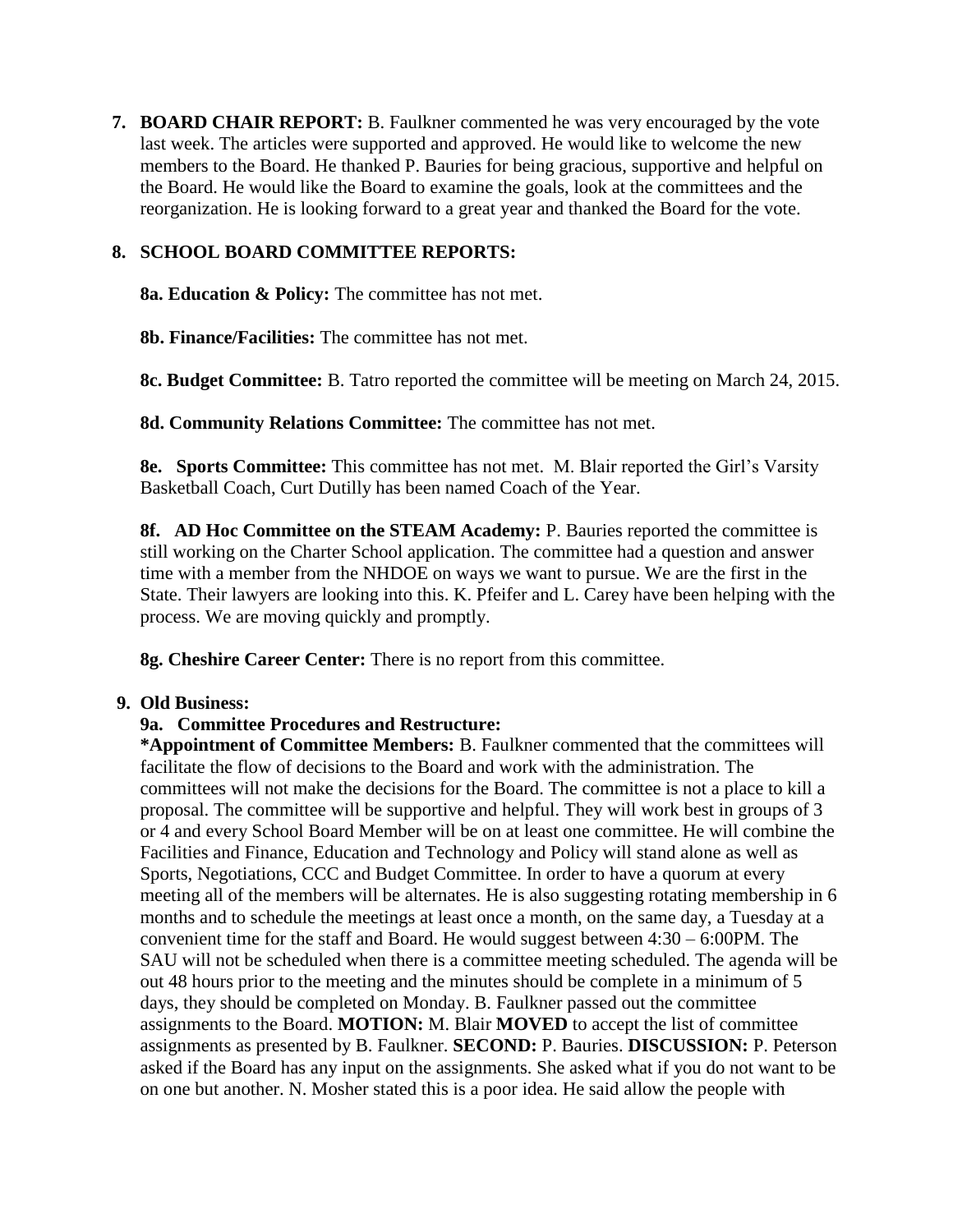expertise to be on the specific committees. E. Jacod would agree with N. Mosher. P. Bauries stated this is terrible. She would like to ask any Board Member if they receive the health insurance through Monadnock. The School Board needs to know that. Up until June of 2014 the Board had a strong Negotiating Committee, they always had a quorum and the minutes were posted. The Finance Committee has not met since December 1, 2014. She said that she is not interested in the Policy Committee. She also commented why she was only put on one committee. E. Jacod commented prior to the Camp Takodah incident we had functioning committees and it worked. This is not solving the problem. He said some have specific qualifications and we have to draw upon those skills. B. Tatro commented she has served on any committee when asked. L. Steadman asked if B. Faulkner would acknowledge a request to transfer. M. Blair said it is a good attempt to mix up the pot. B. Mitchell likes the fact that all Board Members are alternates and the rotation of assignments. He is willing to serve on any committee and can work with the proposal. B. Faulkner commented negotiations are seasonal. The committees are by Board policy. J. Carnie explained over the years the Board Members would turn in their committee requests, the Chair would continue to run the meeting and organize the requests. The Chair is now making an effort to control everything. There is no choice. We are a Board not a dictatorship. Finance and Facilities should be listed separately. The Board was doing well until Camp Takodah. He also commented the committees have an even number of members. It would be a problem when voting. J. Carnie would like to amend the entire sheet. **MOTION:** B. Mitchell **MOVED to amend the motion** to ask the School Board to submit a list of their committee requests to the Chair and allow the Chair to bring forth the committee assignments at the next School Board Meeting. **SECOND:** E. Jacod. **DISCUSSION:** It was commented that the Board is making a mistake to think B. Faulkner is doing an ill attempt. The policy states to accept requests and the policy reflects the combined committees. Policy BDE was not updated on the web site. B. Faulkner would like to rotate the committees in 6 months. M. Blair does not feel this outline is an ill attempt. It is in line with the policy. He does not see how it is different. He would like to hear why. N. Mosher would agree with J. Carnie and have the members submit their requests. A single person to dictate and control is a lot of control. J. Carnie said the Board requests were based on qualification and interest. P. Bauries commented B. Faulkner took the new members and put them on 2 or 3 committees and she is only on 1 committee. L. Steadman would ask the Board to submit the requests to her and she will make the list. **MOTION:** J. Smith **MOVED** to end debate on the motion. **SECOND:** B. Tatro. **VOTE:**  8.718/4.282/0/0. **Motion passes. VOTE on the amendment:** 4.282/8.718/0/0. **Motion fails. MOTION:** L. Steadman **MOVED** to table the motion until the committee requests can be processed at this meeting. **SECOND:** J. Smith. **DISCUSSION** L. Steadman and J. Smith withdraw their motion. **MOTION:** L. Steadman **MOVED** to postpone the discussion on the motion until later in the meeting. **SECOND:** B. Tatro. **VOTE:** 10.047/2.953/0/0. **Motion passes.** 

#### **B. Faulkner called a recess of the MRSB Meeting to move into the SAU 93 Board Meeting.**

**MOTION:** M. Blair **MOVED** to accept the revised committee assignment list as presented by B. Faulkner. **SECOND:** B. Tatro. **DISCUSSION:** J. Carnie stated P. Bauries and he asked to be on the Education Committee. **M. Blair and B. Tatro will take that as a friendly**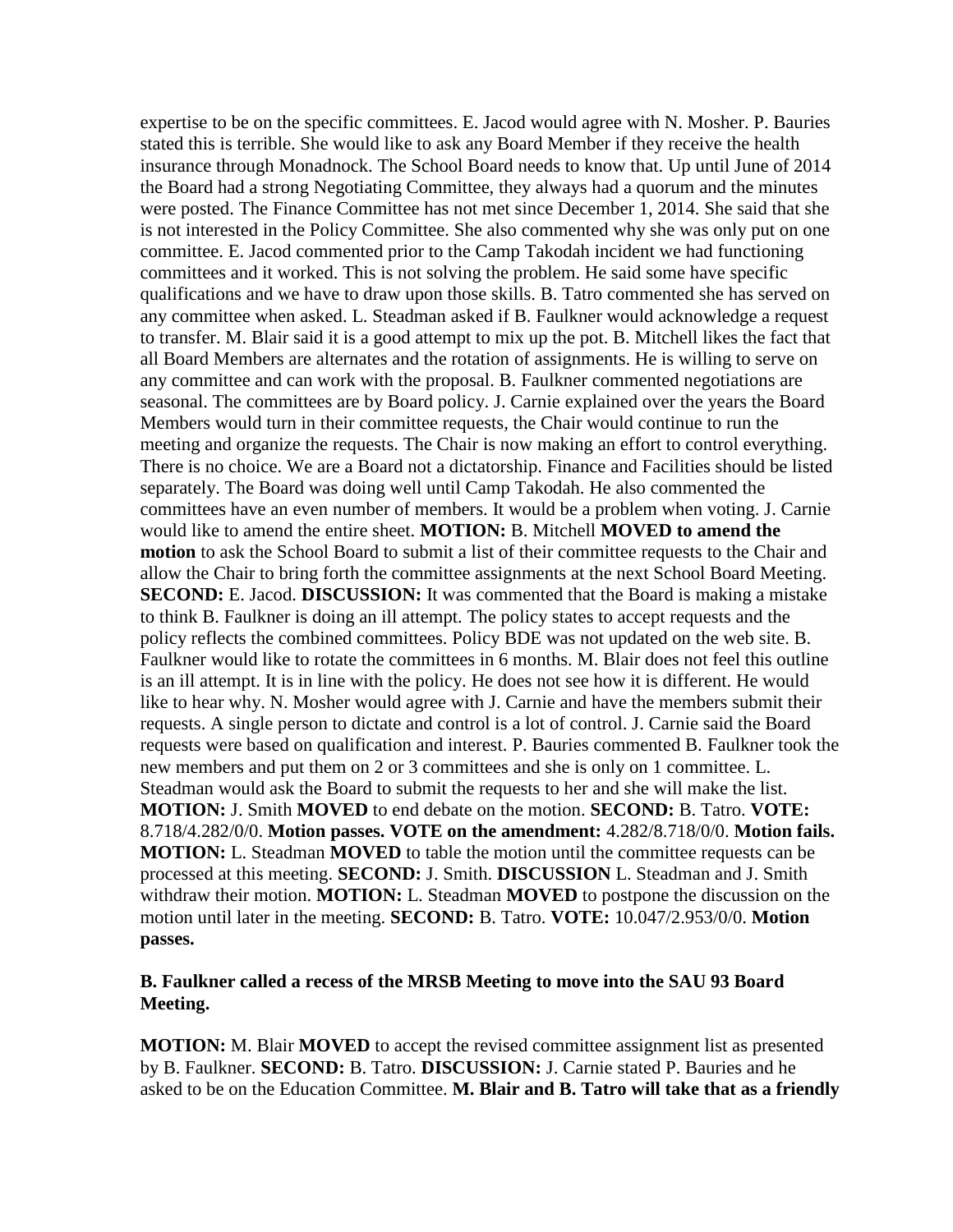**amendment.** J. Carnie asked if the committees would be reviewed after 6 months. B. Faulkner said it was not in the motion but suggested. **M. Blair and B. Tatro would take that as a friendly amendment.** S. Peters would suggest a date of Sept 15, 2015 to review the committee assignments and to come back with new assignments as appropriate. **VOTE:**  12.243/0/.757/0. **Motion passes.** B. Mitchell likes the idea of all Board Members as alternates.

**9b. District Goals and Board Operations: MOTION:** L. Steadman **MOVED** to send the Operations guidelines presented by B. Faulkner to the Policy Committee along with Policy BDE for review. **SECOND:** M. Blair. **VOTE:** 9.833/2.41/.757/0. **Motion passes.** J. Carnie would like a copy of the document B. Faulkner read it during the Committee Procedures and Restructure section of the meeting.

**\*Schedule work session for establishing goals and guidelines:** B. Faulkner would like to schedule a work session on March 31, 2015 at 7:00 PM. M. Blair would suggest the meeting be held in the Discovery Center.

**9c. Other Old business as may come before the board:** There is no other business to come before the Board.

### **10. NEW BUSINESS:**

**10a. Motions from Education & Policy Committee:** There are no motions.

**10b. Motions from Finance & Facilities Committee:** There are no motions

**10c. Action on the Manifest: MOTION:** B. Tatro **MOVED** to accept the manifest in the amounts of \$ 1,235,880.55. **SECOND:** P. Peterson. **VOTE:** 12.787/0/.214/0. **Motion passes.** 

**10d. Other New Business as may come before the Board:** L. Steadman commented she had received the Education Matters the day of voting. She did not have time to read it. She asked for permission to get name tags for the new Board Members. There are no objections.

**MOTION:** B. Tatro **MOVED** to endorse the vote of the District to keep the Gilsum STEAM Academy open for no less than 5 years. **SECOND:** J. Smith. **DISCUSSION:** L. Steadman does not want to restrict STEAM to Gilsum. E. Jacod would like to remind the AD Hoc Committee not to forget the other elementary schools. B. Faulkner commented this is very encouraging but we cannot bind future boards. **VOTE:** 13/0/0/0. **Motion passes.** 

**MOTION:** P. Peterson **MOVED** to allow Mrs. Frazier's second grade class to travel to the NE Aquarium in May or June. **SECOND:** E. Jacod. **VOTE:** 13/0/0/0. **Motion passes.** 

**MOTION:** P. Bauries **MOVED** to allow the ACES #93 Summer Program to travel to Battleship Cove in Fall River, Mass. on July 1, 2015 and to travel to the Stone Zoo in Stoneham, Mass on July 16, 2015. **SECOND:** P. Peterson. **VOTE:** 13/0/0/0. **Motion passes.**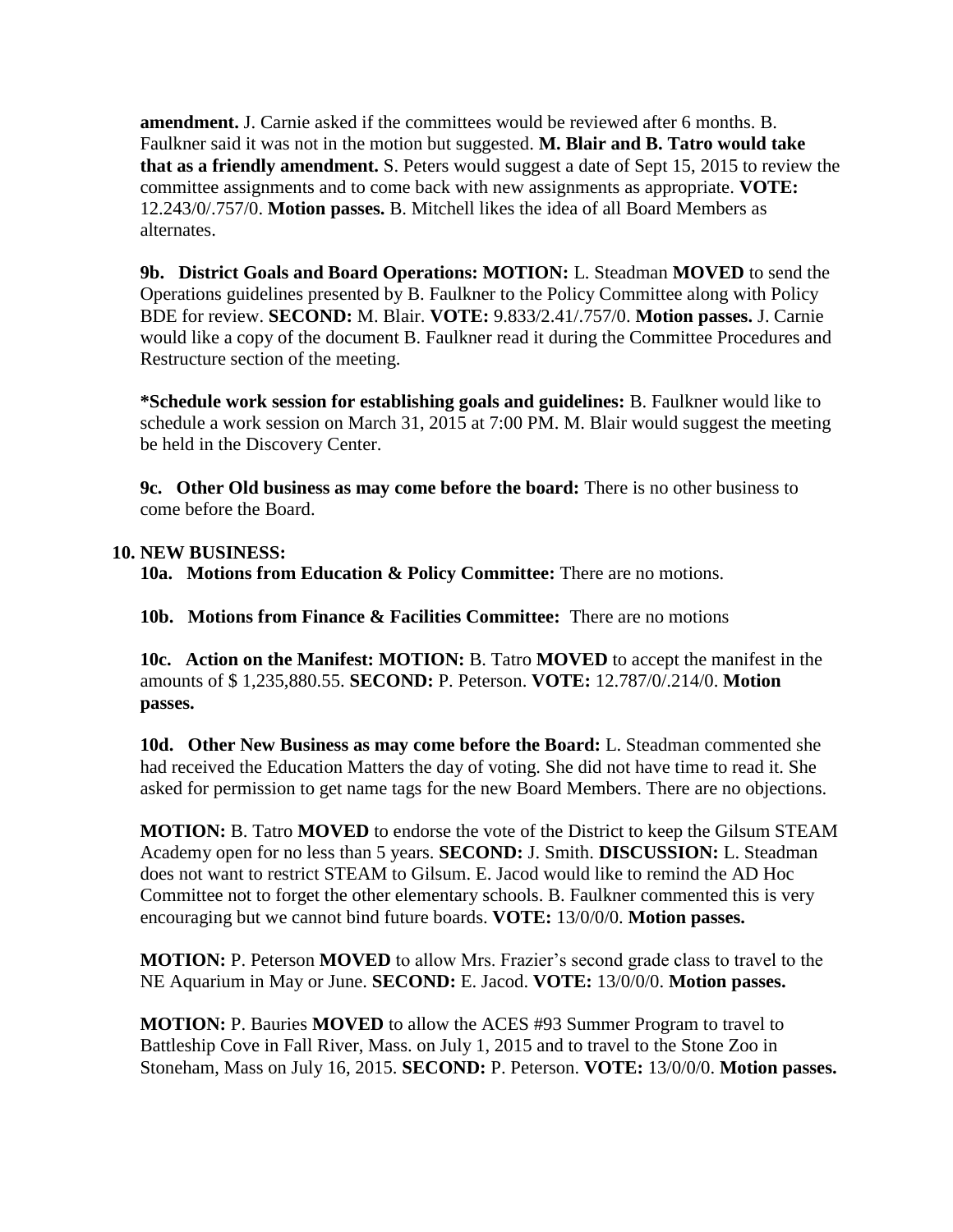E. Jacod read his letter of resignation to the Board. He stated his reasons for leaving and commented on what is going on in the District. He commented on the Board politics and how it fractured the committee system. He would hope the Board would be able to provide a "great educational environment which, at this moment, seems to be slipping away." **MOTION:** P. Peterson **MOVED** to accept E. Jacod's resignation from the School Board at the completion of the March 17, 2015 School Board Meeting. **SECOND:** M. Blair. **VOTE:**  13/0/0/0. **Motion passes.** 

**MOTION:** L. Steadman **MOVED** to replace E. Jacod on the Finance Committee with M. Blair and to replace E. Jacod on the Sports Committee with L. Steadman. **SECOND:** B. Mitchell. **VOTE:** 8.718/2.196/2.085/0. **Motion passes.** 

**MOTION:** J. Carnie **MOVED** not to elect the Chair of the committees until the new Board Member is selected from Gilsum. **SECOND:** N. Mosher. **DISCUSSION:** B. Faulkner called the motion out of order. This is per policy. It will require a policy change. P. Bauries would overrule the Chair, not a valid argument and it is up to the committee. **MOTION:** N. Mosher **MOVED** to change the Finance/Facilities Committee Meeting from March 24, 2015 to April 14, 2015 at 6:00 PM. **SECOND:** J. Carnie. **VOTE:** 11.122/1.121/.757/0. **Motion passes.** 

L. Carey informed the Board that the administration would support the calendar as submitted and leave the two week Christmas break. They will discuss changing the 2 workshop days in March to line up with the Keene schedule. The calendar will be on the next agenda.

J. Carnie commented on minutes for non-meetings. He believes there were decisions made and there were no minutes taken. B. Tatro commented the attorney said not to take minutes. This will be on the next agenda.

B. Tatro asked about the contact time with students in regards to the new Master schedule. L. Carey reported they have revamped the schedule and AP classes will meet every day.

# **11. SETTING NEXT MEETING'S AGENDA:**

- **1. Calendar**
- **2. Revamp agenda**
- **3. Non-Meeting**
- **4. Web site**
- **5. Committee Meeting Minutes**
- **6. SRO numbers**
- **12. Public Comments:** K. Wheeler asked if she would be able to attend the March 31, 2015 Meeting. The meeting is open to the public. She said she would have a letter from the Gilsum Select Board.

Alice Garrapy thanked the Board for the vote in favor of the contract even though not everyone supported it. She thanked the Board for putting it on the ballot. The morale at the school has risen. Thank you.